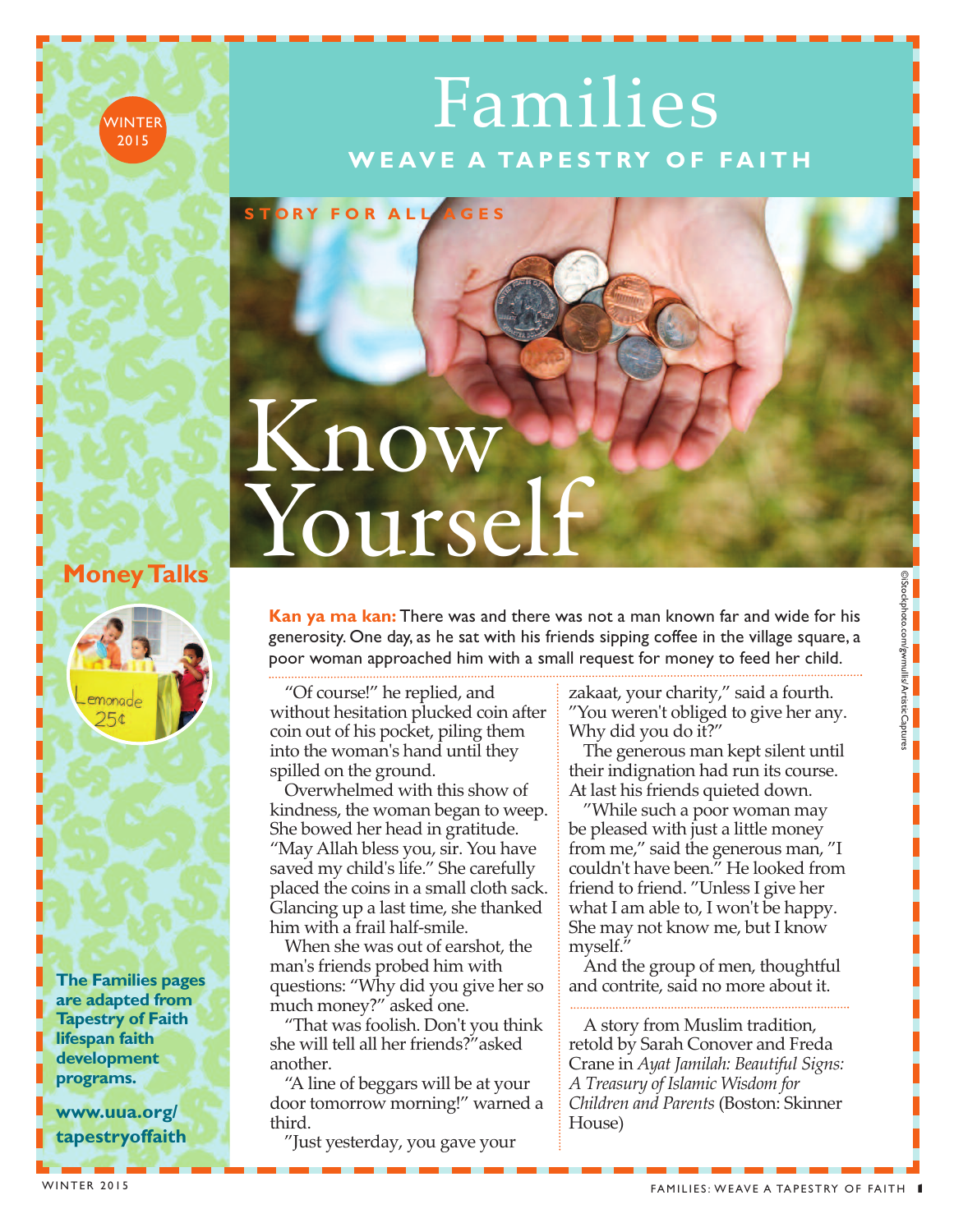#### **E X P L O R I N G T O G E T H E R**

#### **Spending on "Principle"**

Our UU Principles are guidelines we agree on for how to be in our families, communities, and world. How can the Principles guide the ways we use money?

#### **1st Principle: How can you use money to say "every person is important"?**

**n** Buy lunch for someone who is hungry. If athletics fees and music lessons are within your family's budget, donate to help another child try sports or music. Invite the new kid to a movie—your treat!

#### **4th Principle: How can you use money to support every person's freedom to seek truth?**

**n** Donate for education in a country where children must pay to go to school. Be a spender at library bake sales and student art shows! Buy the books and technology you need for your own learning.

#### **5th Principle: How can money say"we all get a vote about matters that concern us"?**

**n** Give to the campaign of a political candidate whose ideas seem great. Buy coffee for people who volunteer at the polls on Election Day. Vote with your coins when someone is collecting funds for social change.

#### **7th Principle: How can your money show you care for our planet?**

 $\blacksquare$  Buy snacks in bulk, not individually wrapped—refuse to pay for plastic packaging! Visit a wildlife sanctuary that

accepts donations and give as much as you can afford.



©iStockphoto.com/Milan

Stojanovic



**We learn the power of money when we are very young. With money,we can buy things we want and need.We can give gifts to others.But did you know that money can"talk?" Our choices about money "say" what matters to us. As Unitarian Universalists, we look for ways to help make the world a better place.How can we use money to do that?**

#### **Counting on Coins**

id you ever think of a pocketful of change as a pocketful of ways to show what you care about? Back in the 1950s, Universalist kids collected dimes to fill the slots on red cardboard Christmas stockings. Christmas was the birthday of Clara Barton, founder of the American Red Cross. The collection helped support a summer camp for children with diabetes (a camp that is still running today!). Is there something helpful or kind that many coins from a lot of donors can accomplish?

#### **A Money Map to FindYourWay**

Have you ever used a map on a road trip, in the woods,or in a mall?A map for your money shows all the places your money could go.

- **You will need:**
- **- a large sheet of paper**
- **- markers**
- **- toy money**

**1. Think of places your money goes and show them on your paper with pictures.** Arrange them as you like. Don't forget the places your money has to go (taxes?) or could go (vacation spending?).

If you are a young person with most of your earning and spending still in your future, you can still make a money map. A 10-year-old's money map had video games, college savings, "save the Rhinos," candy, and a new bike. A ninth grader's map had clothes, music downloads, holiday presents for parents and siblings, and saving for travel after high school.

#### **2. Give yourself a pile of play money.**

**3. Count it.** How will you divide that money on your map?

#### **4. Put little piles of money on the places you'd like to go.** How does it balance out?

You can do this again with your real budget or the real amount of your monthly allowance. Over time, your money priorities may change—you can always make a new map!

*Contributed by Sara Lewis, Director of Lifespan Religious Education, Olympia (WA) Unitarian Universalist Congregation*

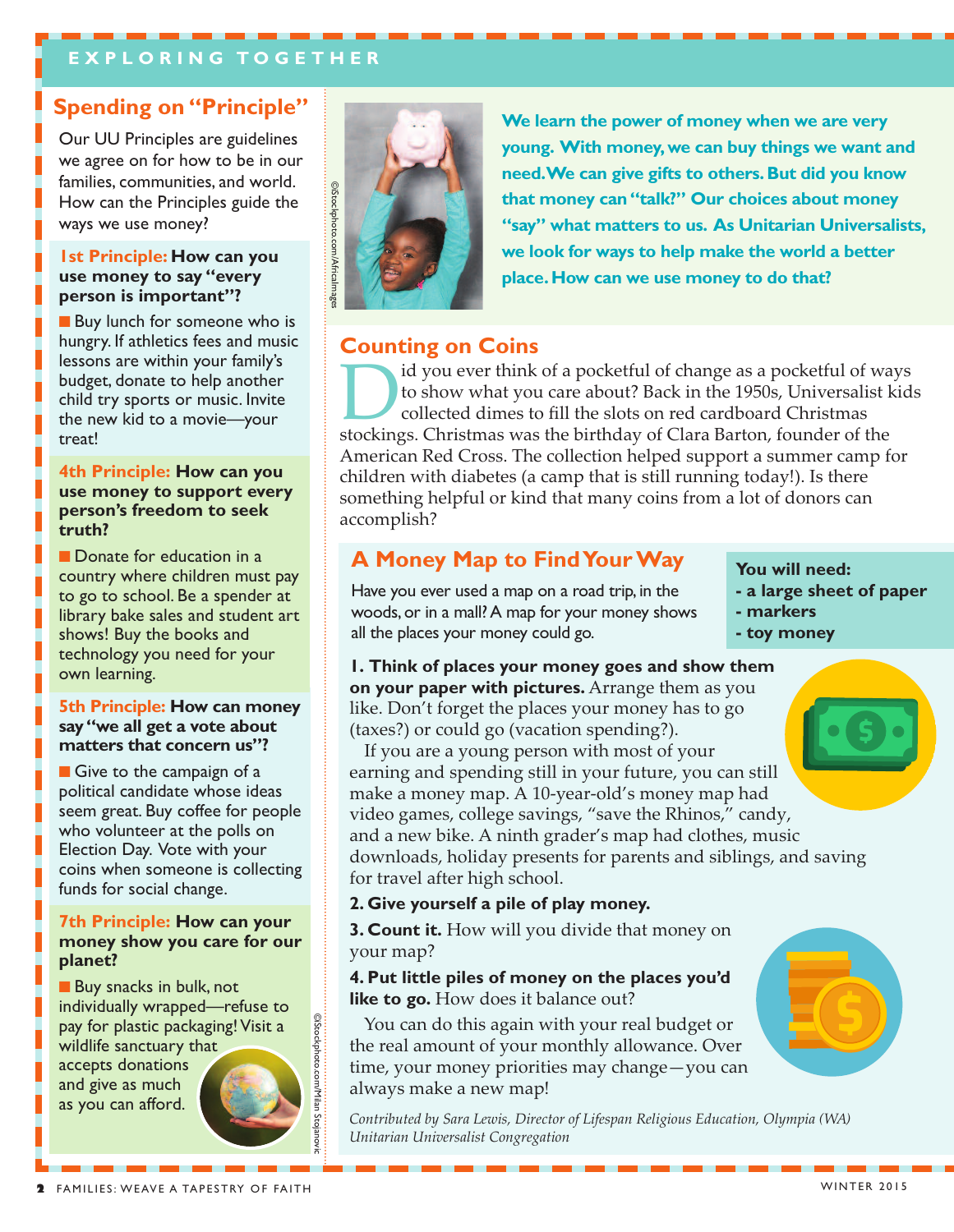#### **UUTraditions: A Boycott Says "NO"**

When you make a statement by NOT<br>spending money, you are following<br>tradition: the boycott A boycott is when you spending money, you are following a time-honored Unitarian Universalist tradition: the boycott. A boycott is when you refuse to buy an item because people who sell it are doing something you consider wrong. In the mid-1800s, free African American Frances Ellen Watkins Harper, a Unitarian and an abolitionist leader, refused to buy clothing made from cotton harvested by enslaved Africans. She was part of the "Free Produce" movement to protest slavery.

 $\blacksquare$  Do you think that when many people **boycott together, their refusal to spend can make a difference?**

n **What would you like to boycott?**



**Frances EllenWatkins Harper**

### **Money Conversation Starters**

**Here are some old sayings.What do they mean? Think of a situation where you might give someone this advice.**

**The best things in life are free.**

**You can't take it with you.**

**Money doesn't grow on trees.**

**Time is money.**

**Never look a gift horse in the mouth.**

**Money isn't everything.**

**There is no such thing as a free lunch.**

**Money is the root of all evil.**

**Lack of money is the root of all evil.**